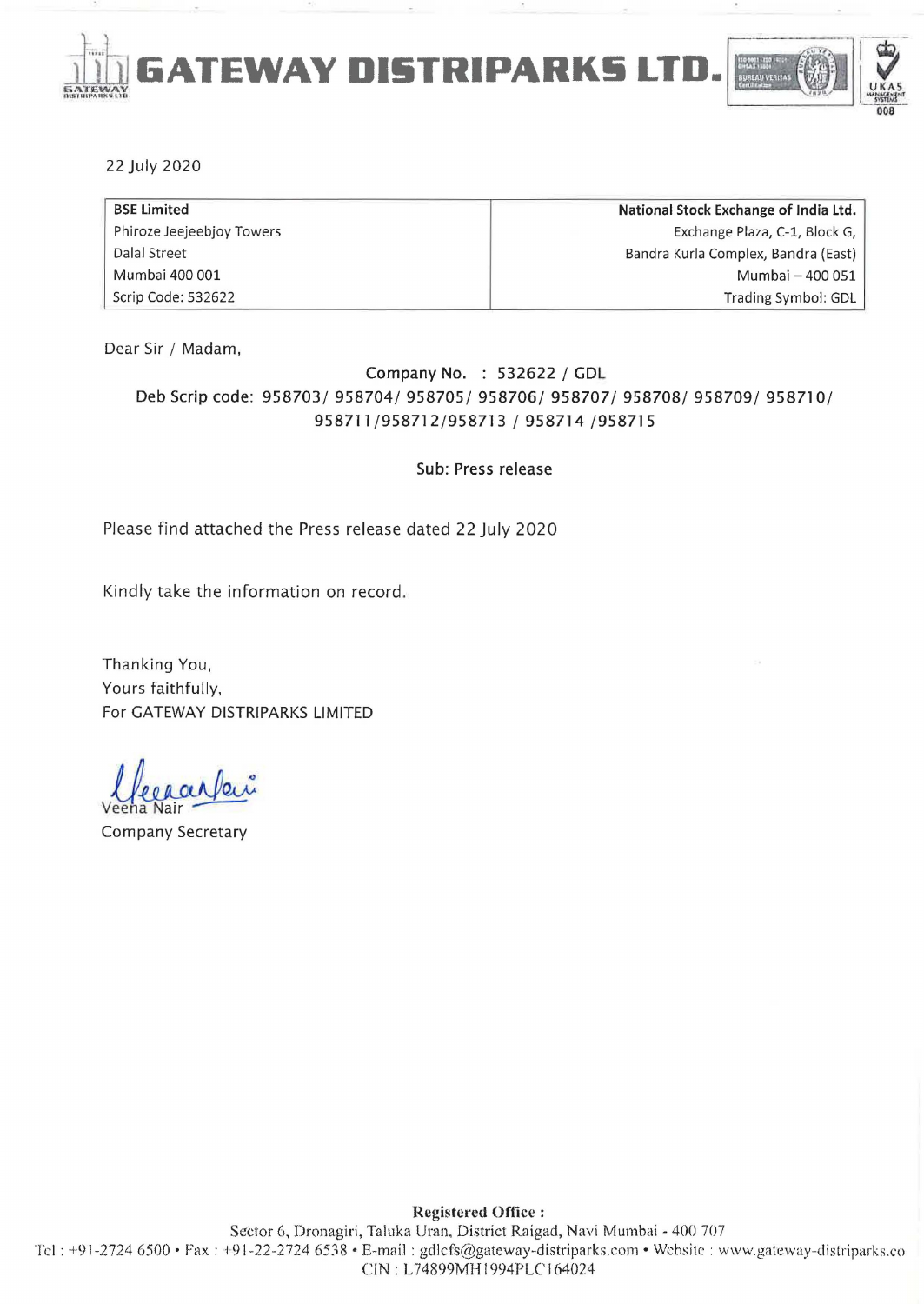#### **Press Release For Immediate Release**



## **Raising of funds by way of Rights Issue aggregating to approximately Rs. 116 crores**

**Delhi / Mumbai, July 22, 2020:** Gateway Distriparks Limited (GDL) (the "**Company**") an integrated intermodal logistics service provider in India has approved the proposal to raise funds through issue of equity shares ("**Rights Equity Shares**") on a rights basis ("**Issue**") aggregating to approx. Rs. 116 crores (assuming full subscription) and has filled the Letter of Offer with the Securities and Exchange Board of India yesterday.

### **The terms of the proposed Issue are as follows:**

- **a. Rights Issue price:** Rs. 72 per Rights Equity Share (including a premium of Rs. 62 per Rights Equity Share over face value of Rs. 10 per equity share)
- **b. Rights entitlement ratio:** 4:27 i.e. 4 Rights Equity Shares for every 27 Equity Shares held by eligible equity shareholders of the Company as on the record date
- **c. Number of Rights Equity Shares to be issued:** 16,107,859 Rights Equity Shares. Post the Issue, the Company's issue, subscribed and paid-up share capital will comprise of 12,48,35,908 equity shares of face value of Rs. 10 each (assuming full subscription)
- **d. Issue period:** The Issue opening date will be Thursday, 30 July 2020 and the Issue will close on Thursday, 13 August 2020 (both days inclusive)

The board of directors of the Company has fixed Friday, July 24, 2020 as the record date for the purpose of determining the shareholders of the company who will be eligible to apply in the Issue.

### **Commenting on the same, Mr. Prem Kishan Gupta, Chairman & Managing Director, commented**,

*" We have prepaid Rs. 135 crores of Non-Convertible Debenturesin the recent past and the proposed rights issue will enable us further to reduce our debt. Accordingly, the proposed rights issue will help deleverage our balance sheet."*

### **About Gateway Distriparks Limited (GDL)**

Gateway Distriparks Limited is an integrated inter-modal logistics service provider. It operates four container freight stations located at Navi Mumbai, Chennai, and Krishnapatnam and two container freight stations at Kochi and Visakhapatnam, through its subsidiaries, Gateway Distriparks (Kerala) Limited and Gateway East India Private Limited, respectively. As of June 30, 2020, we also own a fleet of 193 trailers for transportation between maritime ports and the CFSs. In addition, our subsidiary, Gateway Rail Freight Limited ("**GRFL**"), provides container rail transportation service between the maritime ports at Nhava Sheva, Mundra, and Pipavav and the four inland container depots owned and operated by it at Gurugram, Ludhiana, Faridabad, and Viramgam, and additionally operates a domestic terminal at Navi Mumbai. As of June 30, 2020, GRFL operates a fleet of 31 train-sets along with 338 trailers which facilitate last-mile pick-up and delivery of cargo.